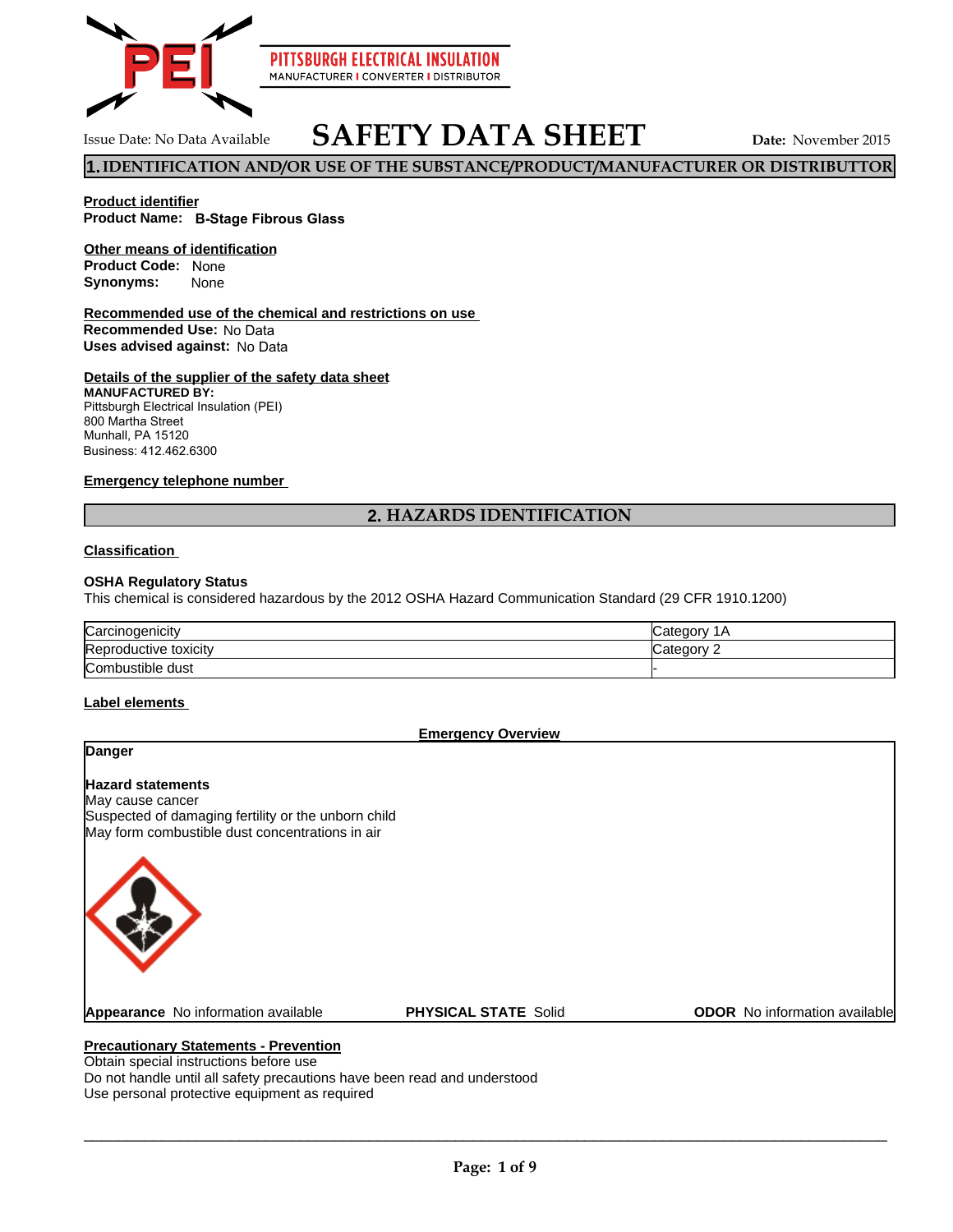#### **Precautionary Statements - Response**

IF exposed or concerned: Get medical advice/attention

#### **Precautionary Statements - Storage**

Store locked up

#### **Precautionary Statements - Disposal**

Dispose of contents/container to an approved waste disposal plant

#### **Hazards not otherwise classified (HNOC)**

#### **Other Information**

**Toxicity:** No Data

#### **3. COMPOSITION/INFORMATION ON INGREDIENTS**

| <b>HAZARDOUS PRODUCT COMPOSITION/CAS</b><br><b>NUMBER</b>        | <b>CAS No.</b> | <b>APPROX. WEIGHT</b><br><b>PERCENT</b> | <b>TRADE SECRET</b> |
|------------------------------------------------------------------|----------------|-----------------------------------------|---------------------|
| <b>Fibrous Glass</b><br>65997-17-3                               | 65997-17-3     | $60 - 100$                              |                     |
| Vinyl Alcohol-Vinyl Acetate-Vinyl Formal Copolymer<br>63450-15-7 | 63450-15-7     | $5 - 10$                                |                     |
| Toluene<br>108-88-3                                              | 108-88-3       | $0.1 - 1$                               |                     |

## **4. FIRST-AID MEASURES**

#### **First aid measures**

- **SKIN CONTACT:** Wash skin with soap and water. Remove any contaminated cloths if necessary.
- **EYE CONTACT:** Flush thoroughly with clear water for a minimum of 15 minutes. Make sure to lift lower and upper eyelids. Consult a physician.
- **INHALATION:** Immediately seek fresh air.
- **INGESTION:** Clean mouth with water. Drink ample amounts of water afterwards. Do not induce vomiting. Consult a physician.

#### **Most important symptoms and effects, both acute and delayed**

**Symptoms:** No Data.

#### **Indication of any immediate medical attention and special treatment needed**

**Note to physicians:** Treat symptomatically.

#### **5. FIRE-FIGHTING MEASURES**

#### **Suitable extinguishing media**

Use extinguishing measures that are appropriate to local circumstances and the surrounding environment.

**Unsuitable extinguishing media:** Caution - Use of water spray when fighting fire may be inefficient.

**Special Hazards:** No Data Known.

#### **Explosion data**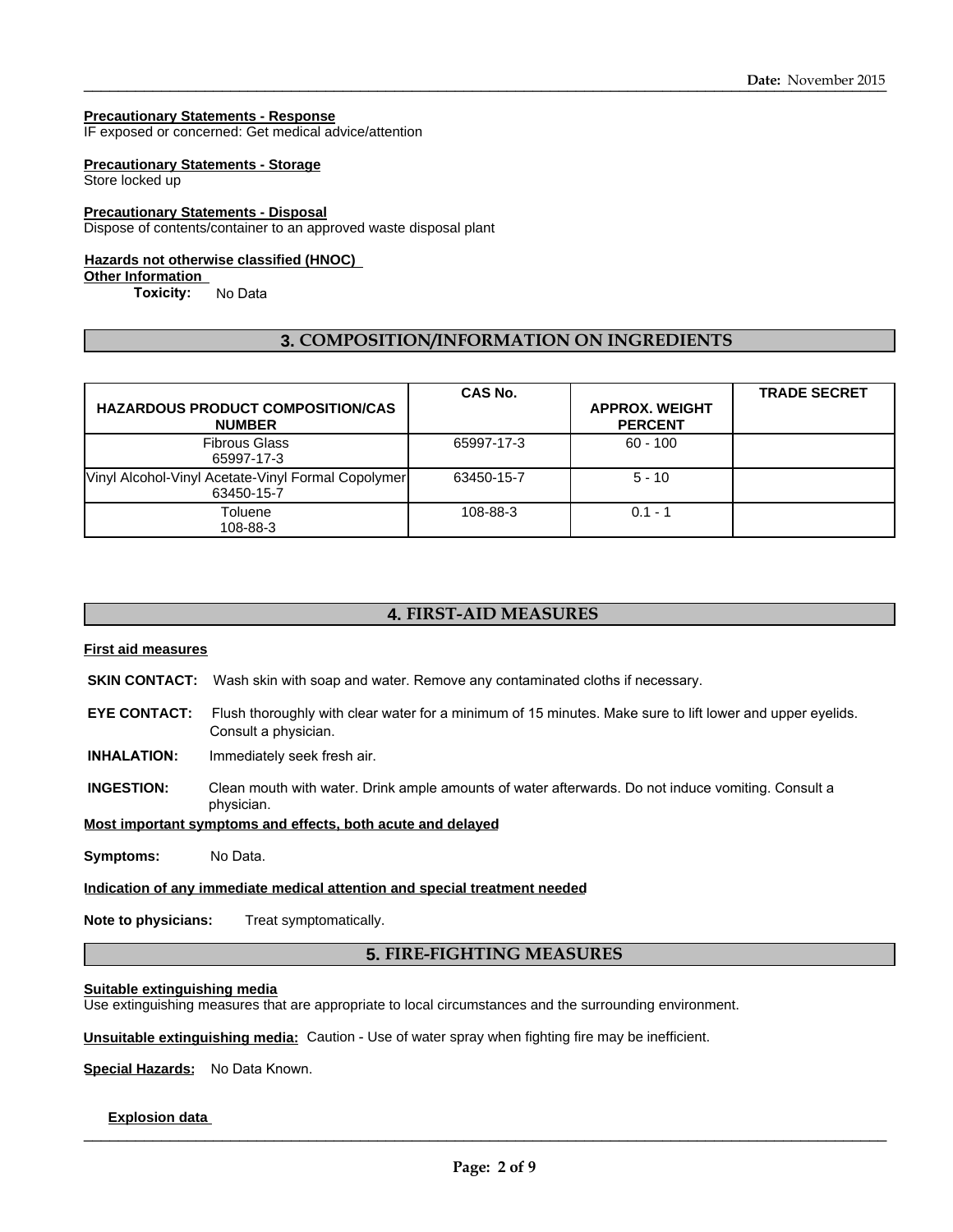**Sensitivity to Mechanical Impact:** None.<br>**Sensitivity to Static Discharge** None. **Sensitivity to Static Discharge** 

#### **Protective equipment and precautions for firefighters**

As in any fire, wear self-contained breathing apparatus pressure-demand, MSHA/NIOSH (approved or equivalent) and full protective gear.

### **6. ACCIDENTAL RELEASE MEASURES**

| Personal precautions, protective equipment and emergency procedures  |                                                                          |  |  |
|----------------------------------------------------------------------|--------------------------------------------------------------------------|--|--|
| <b>Personal precautions:</b>                                         | Ensure adequate ventilation, especially in confined areas.               |  |  |
| <b>Environmental precautions</b>                                     |                                                                          |  |  |
| <b>Environmental precautions:</b>                                    | See Section 12 for additional ecological information.                    |  |  |
| Methods and material for containment and cleaning up                 |                                                                          |  |  |
| <b>Methods for containment:</b>                                      | Prevent further leakage or spillage if it is safe to do so.              |  |  |
| Transfer to properly labeled comtainers.<br>Methods for cleaning up: |                                                                          |  |  |
| 7. HANDLING AND STORAGE                                              |                                                                          |  |  |
| <b>Precautions for safe handling</b>                                 |                                                                          |  |  |
| Advice on safe handling:                                             | Handle in accordance with good industrial hygiene and safety practice.   |  |  |
| Conditions for safe storage, including any incompatibilities         |                                                                          |  |  |
| <b>Storage Conditions:</b>                                           | Keep containers tightly closed in a dry, cool and well-ventilated place. |  |  |
| Incompatible materials:                                              | None known.                                                              |  |  |
| <b>8. EXPOSURE CONTROLS/PERSONAL PROTECTION</b>                      |                                                                          |  |  |

#### **Control parameters**

#### **Exposure Guidelines** .

|                                                                     | <b>ACGIH TLV</b>                                                                                                                                                                                                                                                       |                               | <b>NIOSH IDLH</b>                                                                                          |
|---------------------------------------------------------------------|------------------------------------------------------------------------------------------------------------------------------------------------------------------------------------------------------------------------------------------------------------------------|-------------------------------|------------------------------------------------------------------------------------------------------------|
| <b>HAZARDOUS PRODUCT</b><br><b>COMPOSITION/CAS NUMBER</b>           |                                                                                                                                                                                                                                                                        | <b>OSHA</b><br><b>PEL-TWA</b> |                                                                                                            |
| <b>Fibrous Glass</b><br>65997-17-3                                  | TWA: 1 fiber/cm3 respirable fibers:<br>llength $>5 \mu m$ , aspect ratio $>=3:1$ , as<br>determined by the membrane filter<br>method at 400-450X magnification<br>[4-mm objective], using<br>phase-contrast illumination<br>TWA: $5 \text{ mg/m}^3$ inhalable fraction | <b>PARTICULATES: 15</b>       |                                                                                                            |
| Vinyl Alcohol-Vinyl Acetate-Vinyl<br>Formal Copolymer<br>63450-15-7 |                                                                                                                                                                                                                                                                        | <b>PARTICULATES: 15</b>       |                                                                                                            |
| Toluene<br>108-88-3                                                 | TWA: 20 ppm                                                                                                                                                                                                                                                            | 200                           | IDLH: 500 ppm<br>TWA: 100 ppm<br>TWA: $375 \text{ mg/m}^3$<br>STEL: 150 ppm<br>STEL: 560 mg/m <sup>3</sup> |

## **Appropriate engineering controls**

**ENGINEERING CONTROLS:** Exhaust ventilation.

\_\_\_\_\_\_\_\_\_\_\_\_\_\_\_\_\_\_\_\_\_\_\_\_\_\_\_\_\_\_\_\_\_\_\_\_\_\_\_\_\_\_\_\_\_\_\_\_\_\_\_\_\_\_\_\_\_\_\_\_\_\_\_\_\_\_\_\_\_\_\_\_\_\_\_\_\_\_\_\_\_\_\_\_\_\_\_\_\_\_\_\_\_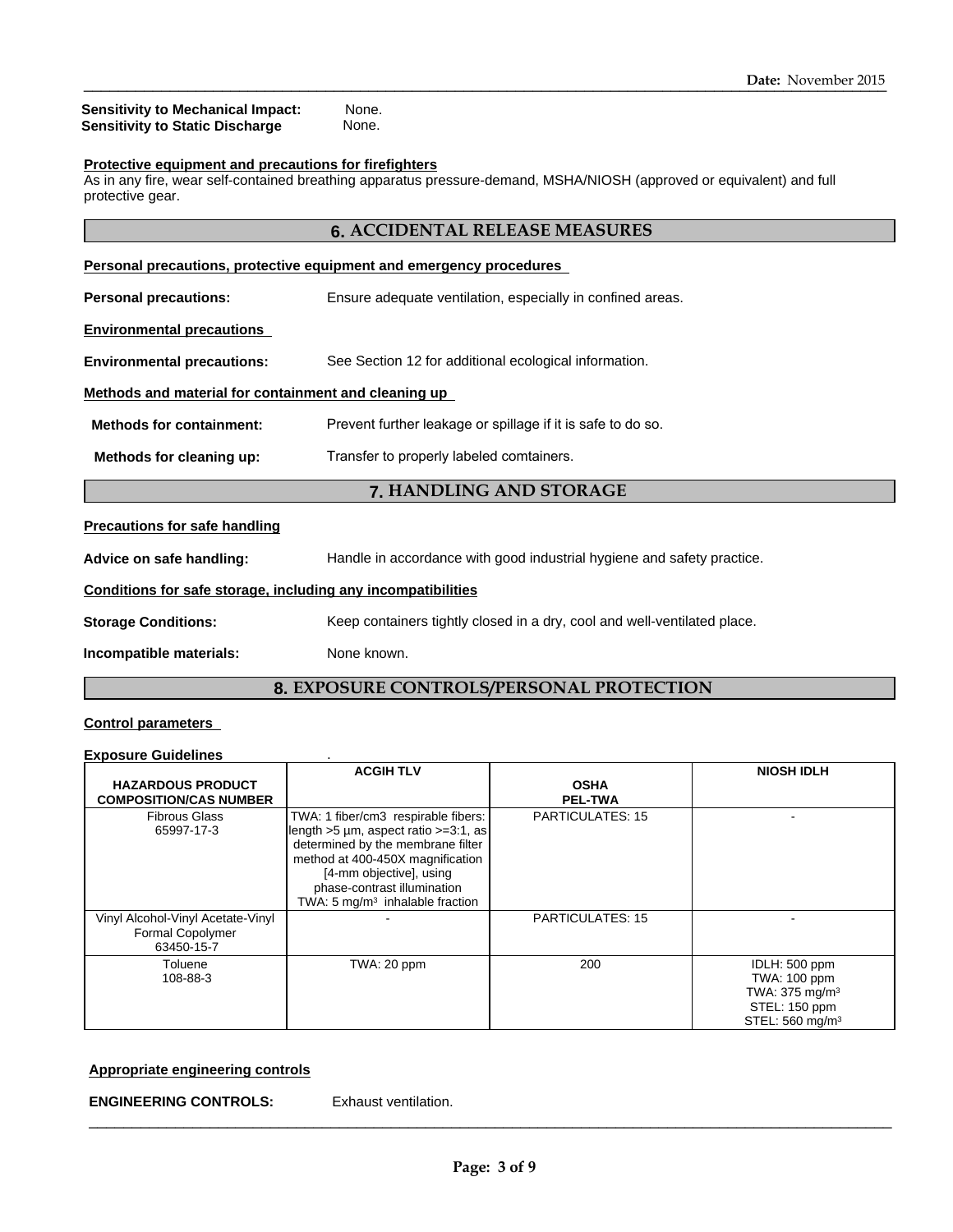#### **Individual protection measures, such as personal protective equipment**

PEI recommends evaluation and selection of appropriate engineering controls (such as ventilation and eyewash/safety shower) as well as appropriate personal protective equipment (such as respiratory protection, protective gloves, eye protection) for safely handling this material. The following guidelines should be considered in this process.

| <b>EYE PROTECTION:</b>                           | Safety glasses with side shields (designed to ANSI standards). Goggles may be required |
|--------------------------------------------------|----------------------------------------------------------------------------------------|
|                                                  | based on application and processing of material.                                       |
| <b>GLOVES:</b>                                   | None known.                                                                            |
| <b>VENTILATION:</b>                              | Use in well ventilated area.                                                           |
| <b>RESPIRATORY PROTECTION:</b>                   | Use in a well ventilated area.                                                         |
| <b>OTHER PERSONAL</b><br><b>PROTECTION DATA:</b> | None known.                                                                            |

**General Hygiene Considerations** Handle in accordance with good industrial hygiene and safety practice.

## **9. PHYSICAL AND CHEMICAL PROPERTIES**

#### **Information on basic physical and chemical properties**

| <b>PHYSICAL STATE:</b><br><b>APPEARANCE:</b><br><b>DESCRIPTION:</b> | Solid<br>No information available<br>OFF-WHITE                                                                                                                                                                                                                                                                                                                                       | ODOR:<br><b>ODOR THRESHOLD(PPM):</b> | <b>Aromatic Mild</b><br>Unknown |
|---------------------------------------------------------------------|--------------------------------------------------------------------------------------------------------------------------------------------------------------------------------------------------------------------------------------------------------------------------------------------------------------------------------------------------------------------------------------|--------------------------------------|---------------------------------|
|                                                                     |                                                                                                                                                                                                                                                                                                                                                                                      |                                      |                                 |
|                                                                     |                                                                                                                                                                                                                                                                                                                                                                                      |                                      |                                 |
| <b>PROPERTIES</b>                                                   | <b>Values</b>                                                                                                                                                                                                                                                                                                                                                                        | Remarks • Method                     |                                 |
| pH                                                                  | No Data                                                                                                                                                                                                                                                                                                                                                                              |                                      |                                 |
| <b>Melting point/freezing point</b>                                 | No Data                                                                                                                                                                                                                                                                                                                                                                              |                                      |                                 |
| Boiling point / boiling range                                       | No Data                                                                                                                                                                                                                                                                                                                                                                              |                                      |                                 |
| <b>Flash point</b>                                                  | No Data                                                                                                                                                                                                                                                                                                                                                                              |                                      |                                 |
| <b>EVAPORATION RATE</b>                                             | No Data                                                                                                                                                                                                                                                                                                                                                                              |                                      |                                 |
| <b>Flammability (solid, gas)</b>                                    | No Data                                                                                                                                                                                                                                                                                                                                                                              |                                      |                                 |
| <b>Flammability Limit in Air</b>                                    | No Data                                                                                                                                                                                                                                                                                                                                                                              |                                      |                                 |
| <b>Upper flammability limit:</b>                                    | No Data                                                                                                                                                                                                                                                                                                                                                                              |                                      |                                 |
| Lower flammability limit:                                           | No Data                                                                                                                                                                                                                                                                                                                                                                              |                                      |                                 |
| <b>VAPOR PRESSURE</b>                                               | No Data                                                                                                                                                                                                                                                                                                                                                                              |                                      |                                 |
| <b>VAPOR DENSITY</b>                                                | No Data                                                                                                                                                                                                                                                                                                                                                                              |                                      |                                 |
| <b>SPECIFIC GRAVITY</b>                                             | No Data                                                                                                                                                                                                                                                                                                                                                                              |                                      |                                 |
| <b>Water solubility</b>                                             | No Data                                                                                                                                                                                                                                                                                                                                                                              |                                      |                                 |
| Solubility in other solvents                                        | No Data                                                                                                                                                                                                                                                                                                                                                                              |                                      |                                 |
| <b>Partition coefficient</b>                                        | No Data                                                                                                                                                                                                                                                                                                                                                                              |                                      |                                 |
| <b>Autoignition temperature</b>                                     | No Data                                                                                                                                                                                                                                                                                                                                                                              |                                      |                                 |
| <b>Decomposition temperature</b>                                    | No Data                                                                                                                                                                                                                                                                                                                                                                              |                                      |                                 |
| <b>Kinematic viscosity</b>                                          | No Data                                                                                                                                                                                                                                                                                                                                                                              |                                      |                                 |
| <b>Dynamic viscosity</b>                                            | No Data                                                                                                                                                                                                                                                                                                                                                                              |                                      |                                 |
| <b>Explosive properties</b>                                         | No Data                                                                                                                                                                                                                                                                                                                                                                              |                                      |                                 |
| <b>Oxidizing properties</b>                                         | No Data                                                                                                                                                                                                                                                                                                                                                                              |                                      |                                 |
| <b>Other Information</b>                                            |                                                                                                                                                                                                                                                                                                                                                                                      |                                      |                                 |
| <b>Softening point</b>                                              | No Data                                                                                                                                                                                                                                                                                                                                                                              |                                      |                                 |
| <b>DENSITY</b>                                                      | No Data                                                                                                                                                                                                                                                                                                                                                                              |                                      |                                 |
| <b>Bulk density</b>                                                 | No Data                                                                                                                                                                                                                                                                                                                                                                              |                                      |                                 |
|                                                                     | $\overline{0}$ $\overline{1}$ $\overline{1}$ $\overline{2}$ $\overline{3}$ $\overline{4}$ $\overline{5}$ $\overline{1}$ $\overline{1}$ $\overline{1}$ $\overline{2}$ $\overline{1}$ $\overline{2}$ $\overline{1}$ $\overline{2}$ $\overline{1}$ $\overline{2}$ $\overline{2}$ $\overline{2}$ $\overline{2}$ $\overline{2}$ $\overline{2}$ $\overline{2}$ $\overline{2}$ $\overline{$ |                                      |                                 |

#### **10. STABILITY AND REACTIVITY**

 $\_$  ,  $\_$  ,  $\_$  ,  $\_$  ,  $\_$  ,  $\_$  ,  $\_$  ,  $\_$  ,  $\_$  ,  $\_$  ,  $\_$  ,  $\_$  ,  $\_$  ,  $\_$  ,  $\_$  ,  $\_$  ,  $\_$  ,  $\_$  ,  $\_$  ,  $\_$  ,  $\_$  ,  $\_$  ,  $\_$  ,  $\_$  ,  $\_$  ,  $\_$  ,  $\_$  ,  $\_$  ,  $\_$  ,  $\_$  ,  $\_$  ,  $\_$  ,  $\_$  ,  $\_$  ,  $\_$  ,  $\_$  ,  $\_$  ,

## **REACTIVITY**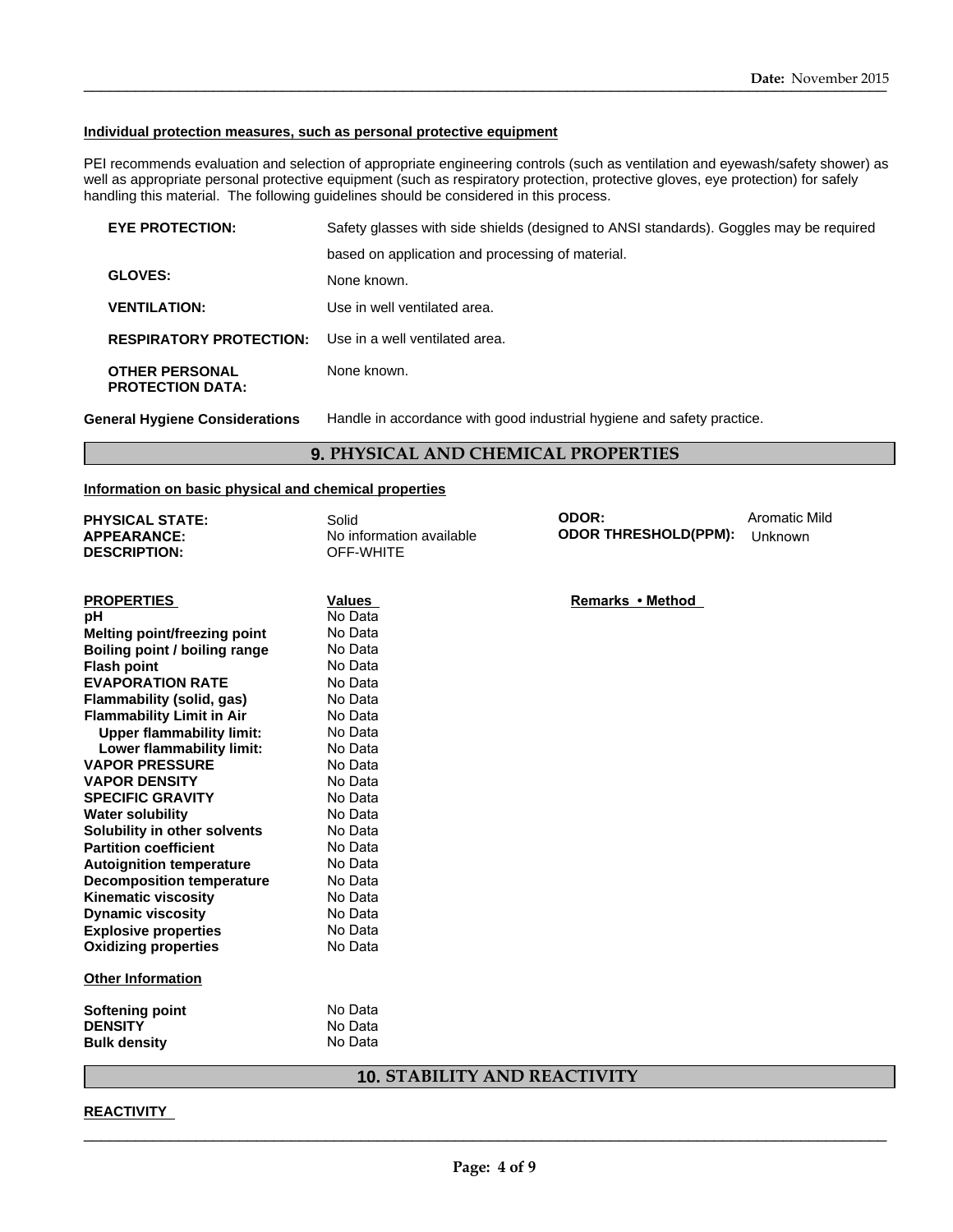No Data.

#### **Chemical stability**

Stable under recommended storage conditions.

#### **Possibility of Hazardous Reactions**

None under normal processing.

#### **CONDITIONS TO AVOID**

Keep away from heat, sparks, UV light exposure and flame.

## **Incompatible materials**

Avoid contact with acidic, basic or oxidizing agents.

### **Hazardous Decomposition Products**

Carbon monoxide. Carbon dioxide. Acetic acid. Fumes of allyic compounds. Formaldehyde.

### **11. TOXICOLOGICAL INFORMATION**

#### **Information on likely routes of exposure**

| <b>PRODUCT INFORMATION:</b> | No Data |
|-----------------------------|---------|
| <b>INHALATION:</b>          | No Data |
| <b>EYE CONTACT:</b>         | No Data |
| <b>SKIN CONTACT:</b>        | No Data |
| <b>INGESTION:</b>           | No Data |

|                                                                     | Oral LD50            | Dermal LD50              | <b>Inhalation LC50</b>  |  |
|---------------------------------------------------------------------|----------------------|--------------------------|-------------------------|--|
| <b>HAZARDOUS PRODUCT</b><br><b>COMPOSITION/CAS NUMBER</b>           |                      |                          |                         |  |
| <b>Fibrous Glass</b><br>65997-17-3                                  |                      |                          |                         |  |
| Vinyl Alcohol-Vinyl Acetate-Vinyl<br>Formal Copolymer<br>63450-15-7 |                      |                          |                         |  |
| Toluene<br>108-88-3                                                 | $= 2600$ mg/kg (Rat) | $= 12000$ mg/kg (Rabbit) | $= 12.5$ mg/L (Rat) 4 h |  |

#### **Information on toxicological effects**

**Symptoms:** No Data.

#### **Delayed and immediate effects as well as chronic effects from short and long-term exposure**

| Sensitization:<br>Germ cell mutagenicity:                                               | No Data.<br>No Data. |             |                                                                                                        |             |  |
|-----------------------------------------------------------------------------------------|----------------------|-------------|--------------------------------------------------------------------------------------------------------|-------------|--|
| Carcinogenicity:<br><b>HAZARDOUS PRODUCT</b><br><b>COMPOSITION/CAS</b><br><b>NUMBER</b> | <b>ACGIH</b>         | <b>IARC</b> | The table below indicates whether each agency has listed any ingredient as a carcinogen.<br><b>NTP</b> | <b>OSHA</b> |  |
| Fibrous Glass<br>65997-17-3                                                             |                      | Group 3     |                                                                                                        |             |  |
| Vinyl Alcohol-Vinyl<br>Acetate-Vinyl Formal<br>Copolymer<br>63450-15-7                  |                      |             |                                                                                                        |             |  |
| Toluene<br>  108-88-3                                                                   |                      | Group 3     |                                                                                                        |             |  |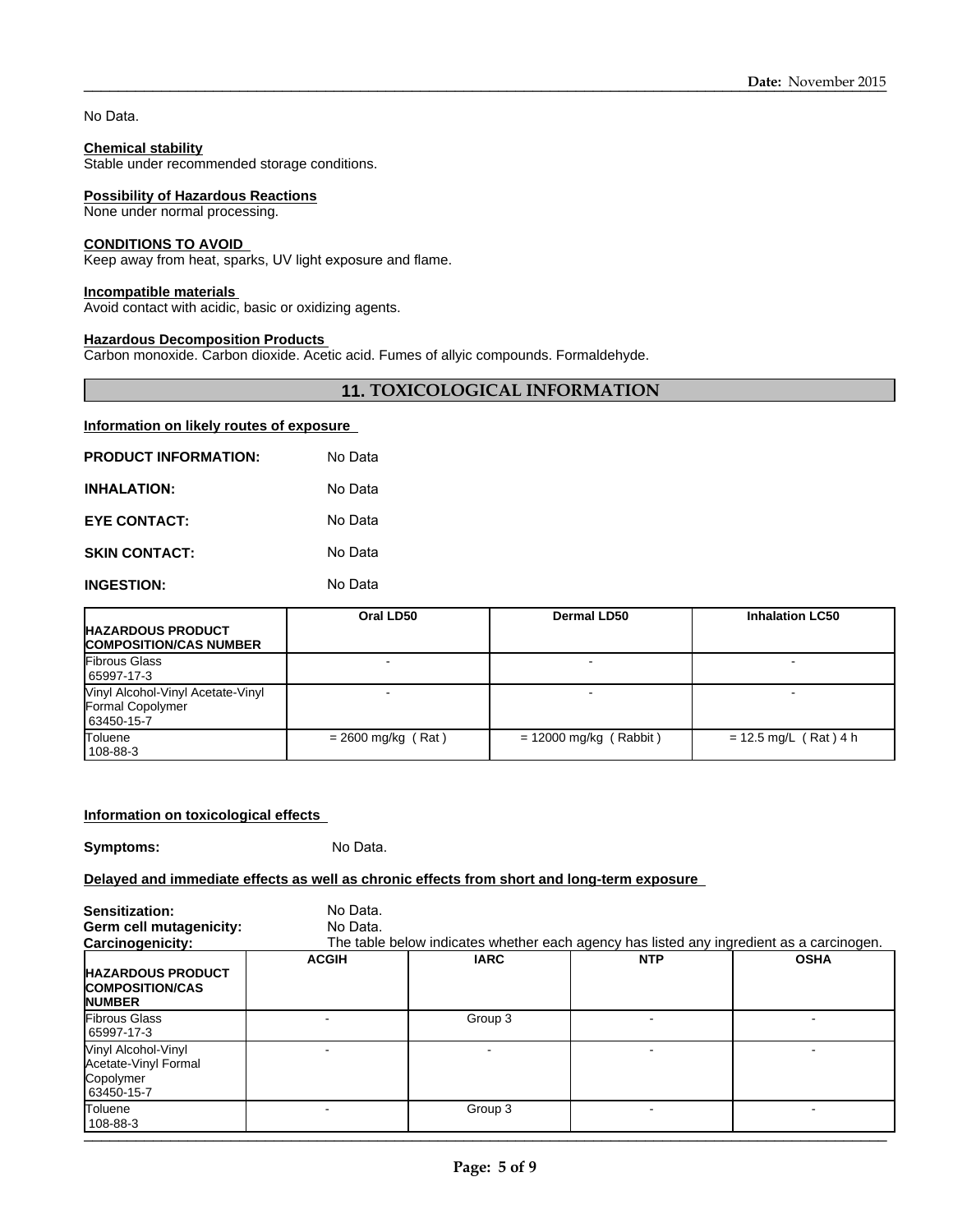| <b>Reproductive toxicity:</b> | No Data. |
|-------------------------------|----------|
| STOT - single exposure:       | No Data. |
| Aspiration hazard:            | No Data. |

#### **Numerical measures of toxicity - PRODUCT INFORMATION**

Toxicity: No Data

## **12. ECOLOGICAL INFORMATION**

 $\_$  ,  $\_$  ,  $\_$  ,  $\_$  ,  $\_$  ,  $\_$  ,  $\_$  ,  $\_$  ,  $\_$  ,  $\_$  ,  $\_$  ,  $\_$  ,  $\_$  ,  $\_$  ,  $\_$  ,  $\_$  ,  $\_$  ,  $\_$  ,  $\_$  ,  $\_$  ,  $\_$  ,  $\_$  ,  $\_$  ,  $\_$  ,  $\_$  ,  $\_$  ,  $\_$  ,  $\_$  ,  $\_$  ,  $\_$  ,  $\_$  ,  $\_$  ,  $\_$  ,  $\_$  ,  $\_$  ,  $\_$  ,  $\_$  ,

### **Ecotoxicity**

98.98417226174% of the mixture consists of components(s) of unknown hazards to the aquatic environment

|                                                                     | <b>Acute Algae Toxicity:</b>                                                                                             | <b>Acute Fish Toxicity:</b>                                                                                                                                                                                                                                                                                                                                                                                                                                                                                                                       | <b>Crustacea</b>                                                                          |
|---------------------------------------------------------------------|--------------------------------------------------------------------------------------------------------------------------|---------------------------------------------------------------------------------------------------------------------------------------------------------------------------------------------------------------------------------------------------------------------------------------------------------------------------------------------------------------------------------------------------------------------------------------------------------------------------------------------------------------------------------------------------|-------------------------------------------------------------------------------------------|
| <b>HAZARDOUS PRODUCT</b><br><b>COMPOSITION/CAS NUMBER</b>           |                                                                                                                          |                                                                                                                                                                                                                                                                                                                                                                                                                                                                                                                                                   |                                                                                           |
| <b>Fibrous Glass</b><br>65997-17-3                                  |                                                                                                                          |                                                                                                                                                                                                                                                                                                                                                                                                                                                                                                                                                   |                                                                                           |
| Vinyl Alcohol-Vinyl Acetate-Vinyl<br>Formal Copolymer<br>63450-15-7 |                                                                                                                          |                                                                                                                                                                                                                                                                                                                                                                                                                                                                                                                                                   |                                                                                           |
| Toluene<br>108-88-3                                                 | 12.5: 72 h Pseudokirchneriella<br>subcapitata mg/L EC50 static 433:<br>96 h Pseudokirchneriella<br>subcapitata mg/L EC50 | 11.0 - 15.0: 96 h Lepomis<br>macrochirus mg/L LC50 static 14.1 -<br>17.16: 96 h Oncorhynchus mykiss<br>mg/L LC50 static 15.22 - 19.05: 96<br>h Pimephales promelas mg/L LC50<br>flow-through 5.89 - 7.81: 96 h<br>Oncorhynchus mykiss mg/L LC50<br>flow-through 50.87 - 70.34: 96 h<br>Poecilia reticulata mg/L LC50 static<br>12.6: 96 h Pimephales promelas<br>lmg/L LC50 static 28.2: 96 h Poecilia<br>reticulata mg/L LC50 semi-static<br>5.8: 96 h Oncorhynchus mykiss<br>mg/L LC50 semi-static 54: 96 h<br>Oryzias latipes mg/L LC50 static | 5.46 - 9.83: 48 h Daphnia magna<br>mg/L EC50 Static 11.5: 48 h<br>Daphnia magna mg/L EC50 |

**Persistence and degradability**

No Data.

## **Bioaccumulation**

No Data.

| <b>HAZARDOUS PRODUCT COMPOSITION/CAS NUMBER</b>                  | <b>Partition coefficient</b> |
|------------------------------------------------------------------|------------------------------|
| <b>Fibrous Glass</b><br>65997-17-3                               |                              |
| Vinyl Alcohol-Vinyl Acetate-Vinyl Formal Copolymer<br>63450-15-7 |                              |
| Toluene<br>108-88-3                                              | 2.65                         |

## **Other adverse effects** No Data.

## **13. DISPOSAL CONSIDERATIONS**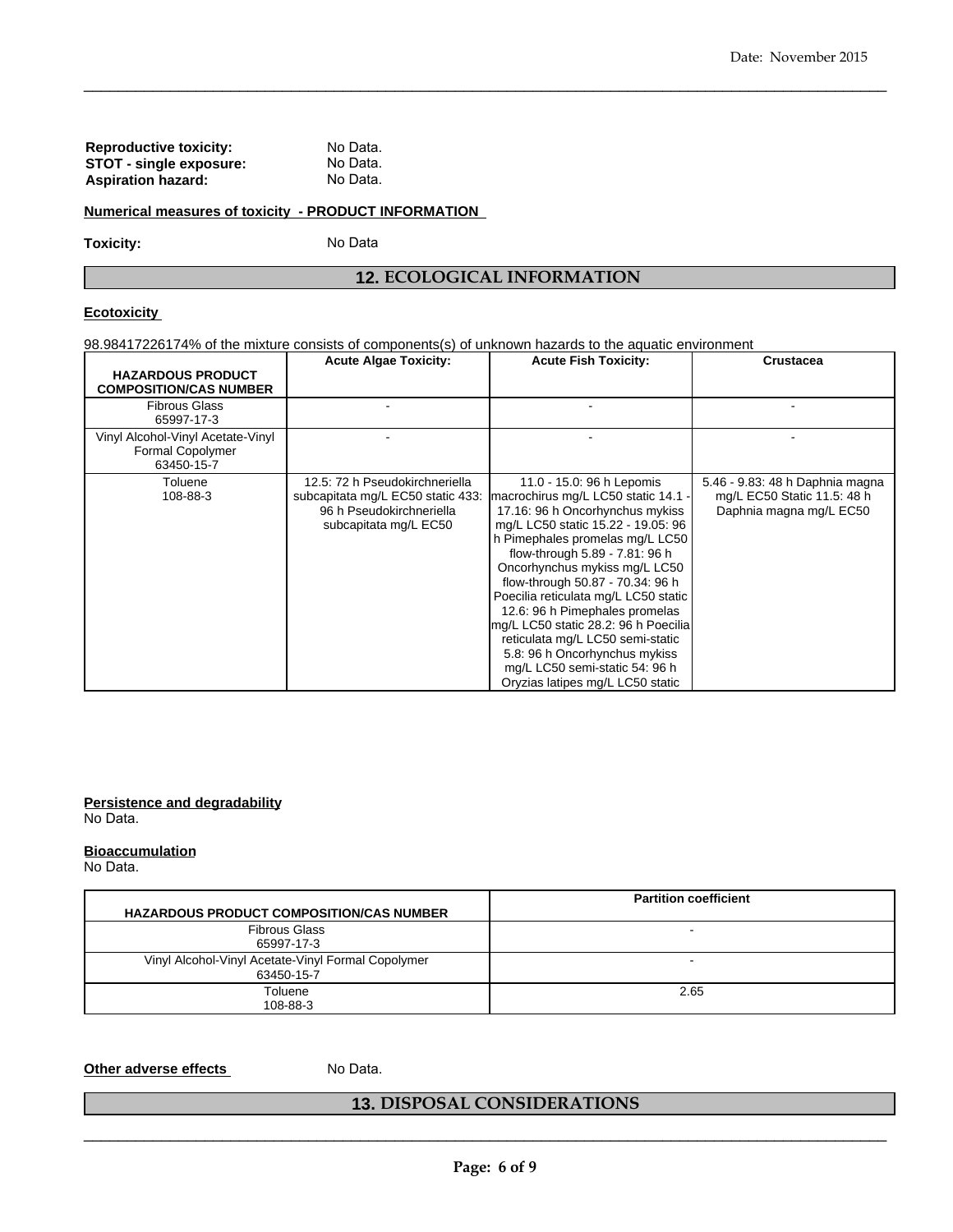## **Waste treatment methods**

|                                                                        |                                                                                                        |                                                                                                      |                               | Date: November 2015           |
|------------------------------------------------------------------------|--------------------------------------------------------------------------------------------------------|------------------------------------------------------------------------------------------------------|-------------------------------|-------------------------------|
| <b>Waste treatment methods</b>                                         |                                                                                                        |                                                                                                      |                               |                               |
| <b>Disposal of wastes:</b>                                             | Disposal should be in accordance with applicable regional, national and local laws and<br>regulations. |                                                                                                      |                               |                               |
| Do not reuse container.<br><b>Contaminated packaging:</b>              |                                                                                                        |                                                                                                      |                               |                               |
| <b>HAZARDOUS PRODUCT</b><br><b>COMPOSITION/CAS</b><br><b>NUMBER</b>    | <b>RCRA Classification:</b>                                                                            | <b>RCRA - Basis for Listing</b>                                                                      | <b>RCRA - D Series Wastes</b> | <b>RCRA - U Series Wastes</b> |
| <b>Fibrous Glass</b><br>65997-17-3                                     |                                                                                                        |                                                                                                      |                               |                               |
| Vinyl Alcohol-Vinyl<br>Acetate-Vinyl Formal<br>Copolymer<br>63450-15-7 | ٠                                                                                                      | $\overline{a}$                                                                                       | ۰                             | ۰                             |
| Toluene<br>108-88-3                                                    | U220                                                                                                   | Included in waste streams:<br>F005, F024, F025, F039,<br>K015, K036, K037, K149,<br>K <sub>151</sub> |                               | U220                          |
|                                                                        |                                                                                                        |                                                                                                      |                               |                               |
| <b>HAZARDOUS PRODUCT</b><br><b>COMPOSITION/CAS</b><br><b>NUMBER</b>    | <b>RCRA - Halogenated</b><br><b>Organic Compounds</b>                                                  | <b>RCRA - P Series Wastes</b>                                                                        | <b>RCRA - F Series Wastes</b> | <b>RCRA - K Series Wastes</b> |

| <b>HAZARDOUS PRODUCT</b><br><b>COMPOSITION/CAS</b><br><b>NUMBER</b>    | <b>RCRA - Halogenated</b><br><b>Organic Compounds</b> | <b>RCRA - P Series Wastes</b> | <b>RCRA - F Series Wastes</b>                                                                                                                                                                                                                                                                                                                                                                                                                                                       | <b>RCRA - K Series Wastes</b> |
|------------------------------------------------------------------------|-------------------------------------------------------|-------------------------------|-------------------------------------------------------------------------------------------------------------------------------------------------------------------------------------------------------------------------------------------------------------------------------------------------------------------------------------------------------------------------------------------------------------------------------------------------------------------------------------|-------------------------------|
| <b>Fibrous Glass</b><br>65997-17-3                                     |                                                       |                               |                                                                                                                                                                                                                                                                                                                                                                                                                                                                                     |                               |
| Vinyl Alcohol-Vinyl<br>Acetate-Vinyl Formal<br>Copolymer<br>63450-15-7 |                                                       |                               |                                                                                                                                                                                                                                                                                                                                                                                                                                                                                     |                               |
| Toluene<br>108-88-3                                                    |                                                       |                               | <b>Toxic waste</b><br>waste number F025<br>Waste description:<br>Condensed light ends, spent<br>filters and filter aids, and<br>spent desiccant wastes from<br>the production of certain<br>chlorinated aliphatic<br>hydrocarbons, by free<br>radical catalyzed processes.<br>These chlorinated aliphatic<br>hydrocarbons are those<br>having carbon chain lengths<br>ranging from one to and<br>including five, with varying<br>amounts and positions of<br>chlorine substitution. |                               |

| <b>HAZARDOUS PRODUCT COMPOSITION/CAS NUMBER</b>                  | California Hazardous Waste Status |
|------------------------------------------------------------------|-----------------------------------|
| <b>Fibrous Glass</b><br>65997-17-3                               |                                   |
| Vinyl Alcohol-Vinyl Acetate-Vinyl Formal Copolymer<br>63450-15-7 |                                   |
| Toluene<br>108-88-3                                              | Toxic<br>lgnitable                |

## **14. TRANSPORT INFORMATION**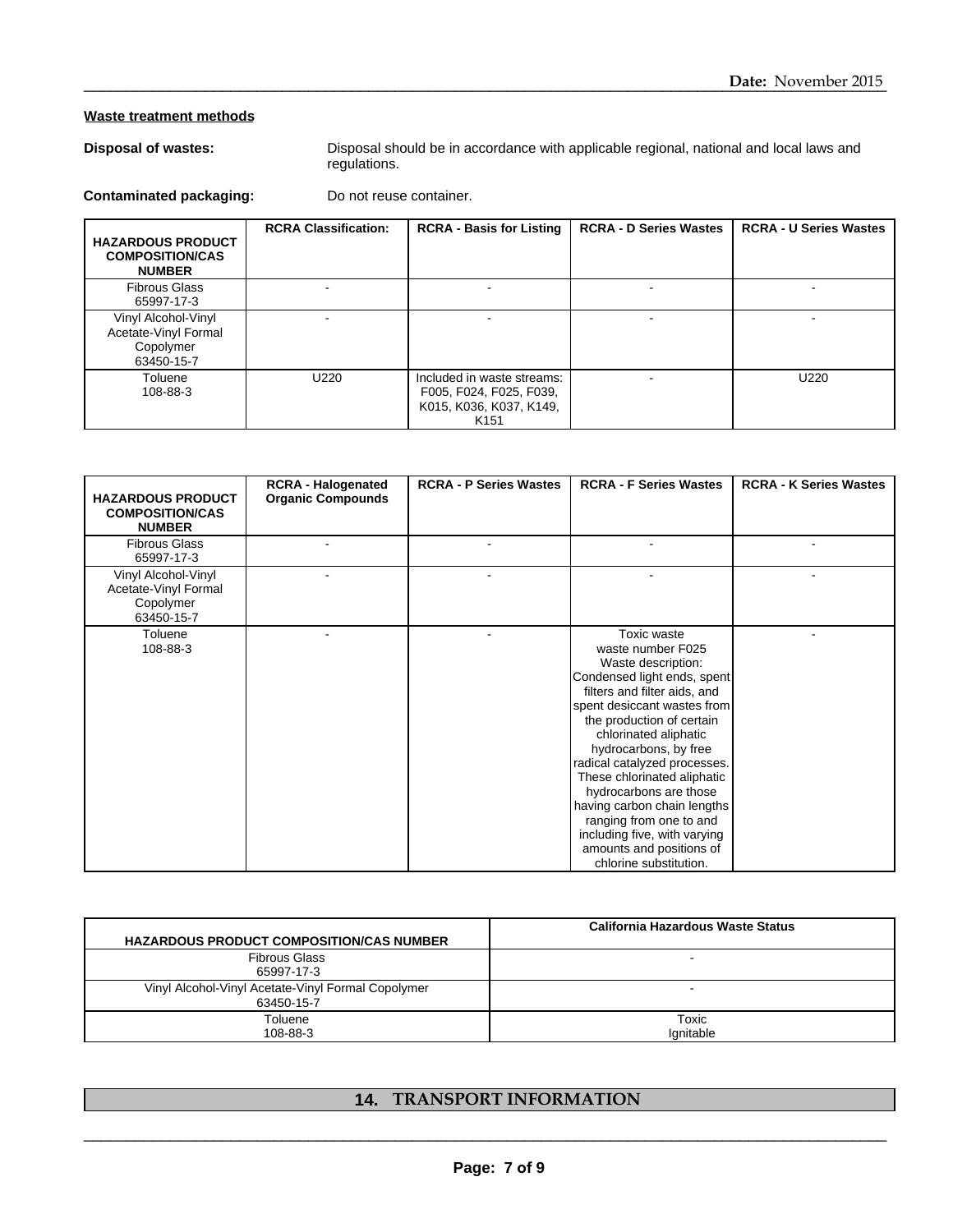**DOT SHIPPING NAME:** ROVING-GLASS FIBER **DOT HAZARD CLASS:** NOT DOT REGULATED. **DOT PACKING GROUP:** NOT DOT REGULATED. **DOT LABEL(S):** NOT DOT REGULATED. **UN/NA NUMBER:** NOT DOT REGULATED. **PLACARDS:** NONE NOT DOT REGULATED. **ICAO/IATA:** NOT REGULATED **MARINE POLLUTANT:** NONE **NMFC CLASSIFICATION:** CLASS 70

## **15. REGULATORY INFORMATION**

| <b>International Inventories</b> |                 |
|----------------------------------|-----------------|
| TSCA:                            | Does not comply |
| <b>DSL/NDSL:</b>                 | Complies        |
| <b>EINECS/ELINCS:</b>            | Does not comply |
| <b>ENCS:</b>                     | Does not comply |
| <b>IECSC:</b>                    | Does not comply |
| <b>KECL:</b>                     | Does not comply |
| PICCS:                           | Does not comply |
| AICS:                            | Does not comply |

#### **Legend:**

**TSCA** - United States Toxic Substances Control Act Section 8(b) Inventory **DSL/NDSL** - Canadian Domestic Substances List/Non-Domestic Substances List **EINECS/ELINCS** - European Inventory of Existing Chemical Substances/European List of Notified Chemical Substances **ENCS** - Japan Existing and New Chemical Substances **IECSC** - China Inventory of Existing Chemical Substances **KECL** - Korean Existing and Evaluated Chemical Substances **PICCS** - Philippines Inventory of Chemicals and Chemical Substances

**AICS** - Australian Inventory of Chemical Substances

#### **US Federal Regulations**

#### **SARA 313**

Section 313 of Title III of the Superfund Amendments and Reauthorization Act of 1986 (SARA). This product does not contain any chemicals which are subject to the reporting requirements of the Act and Title 40 of the Code of Federal Regulations, Part 372

#### **SARA 311/312 Hazard Categories**

| <b>ACUTE HEALTH HAZARD:</b>               | N٥ |
|-------------------------------------------|----|
| <b>FIRE HAZARD:</b>                       | Nο |
| <b>SUDDEN RELEASE OF PRESSURE HAZARD:</b> | Nο |
| <b>REACTIVE HAZARD</b>                    | Nο |

#### **CWA (Clean Water Act)**

|                                                                                                                           |                                       |                               | chemicals which are subject to the reporting requirements of the Act and Title 40 of the Code of Federal Regulations, Part 372                                 |                                             |
|---------------------------------------------------------------------------------------------------------------------------|---------------------------------------|-------------------------------|----------------------------------------------------------------------------------------------------------------------------------------------------------------|---------------------------------------------|
| <b>SARA 311/312 Hazard Categories</b>                                                                                     |                                       |                               |                                                                                                                                                                |                                             |
| <b>ACUTE HEALTH HAZARD:</b><br><b>FIRE HAZARD:</b><br><b>SUDDEN RELEASE OF PRESSURE HAZARD:</b><br><b>REACTIVE HAZARD</b> |                                       | No.<br>No.<br>No.             |                                                                                                                                                                |                                             |
|                                                                                                                           |                                       | No.                           |                                                                                                                                                                |                                             |
| <b>CWA (Clean Water Act)</b><br>CFR 122.42)<br><b>HAZARDOUS PRODUCT</b><br><b>COMPOSITION/CAS</b><br><b>NUMBER</b>        | <b>CWA - Reportable</b><br>Quantities | <b>CWA - Toxic Pollutants</b> | This product does not contain any substances regulated as pollutants pursuant to the Clean Water Act (40 CFR 122.21 and 40<br><b>CWA - Priority Pollutants</b> | <b>CWA - Hazardous</b><br><b>Substances</b> |
| <b>Fibrous Glass</b><br>65997-17-3                                                                                        |                                       |                               |                                                                                                                                                                |                                             |
| Vinyl Alcohol-Vinyl<br>Acetate-Vinyl Formal<br>Copolymer<br>63450-15-7                                                    |                                       |                               |                                                                                                                                                                |                                             |
| Toluene<br>108-88-3                                                                                                       | 1000 lb                               | X                             | X                                                                                                                                                              | $\times$                                    |

**CERCLA**